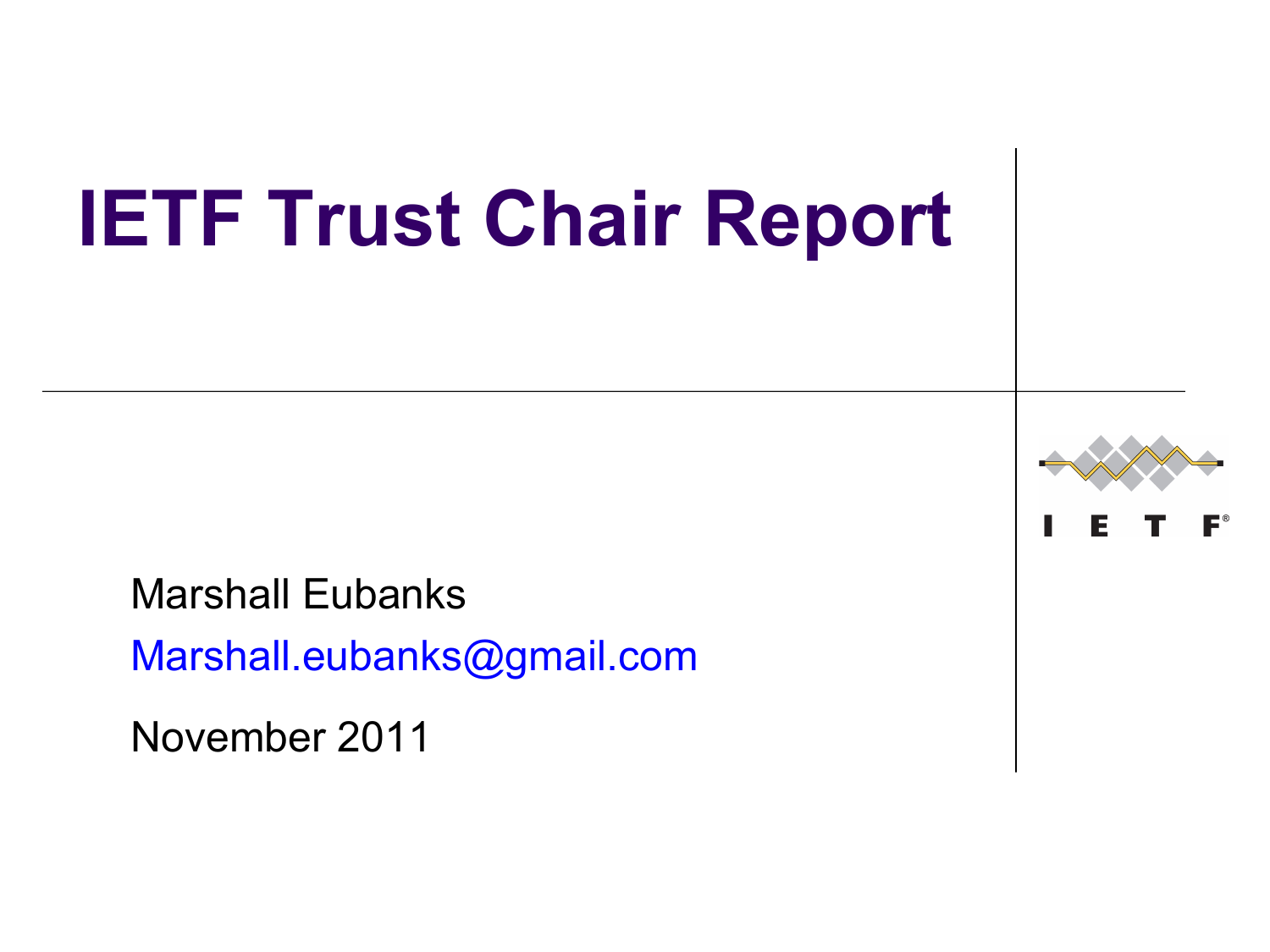### **IETF Trust : Accomplishments since IETF 81 (Quebec City)**



- The Minutes are complete through July 14th, 2011
- There have been some minor issues addressed
	- Publishing RFCs as derivative works (i.e., with a wrapper)
		- This will need a license, and the issue is still open
	- Updates and errata to Copyright FAQ 2010-06-22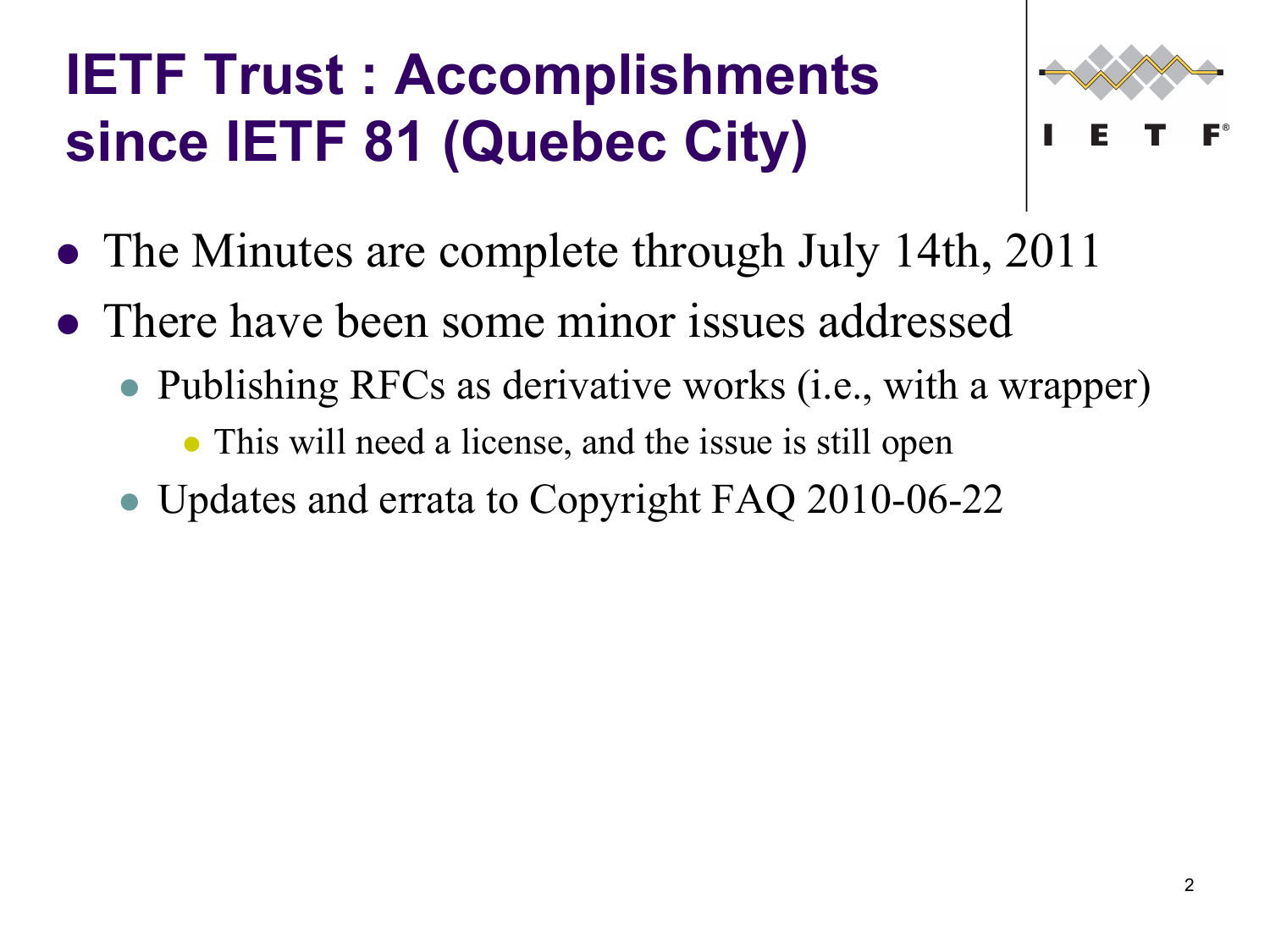### **IETF Trust Actions : Response to Subpoenas**



- The IETF and the IETF Trust receive subpeonas from time to time as part of evidence gathering in patent cases.
	- ! Primarily, show abuse of the patent process (i.e., participation in the IETF without filing of IPR discussions).
- We thus have to respond to requests for documents, physical proof of attendance at IETF meetings (and even occassionally depositions).
	- ! These are for blue sheets, email archives, and other material
- We have received three subpoenas and various informal requests potentially requiring a Trust response in 2011 to date.
	- ! One was settled by the principals before it really involved the IETF
	- ! One required two declarations by Alexa Morris of AMS
	- The last is quiescent.
- We have agreed to publish new subpoenas as they come in. There have, however, to date been no new ones to publish.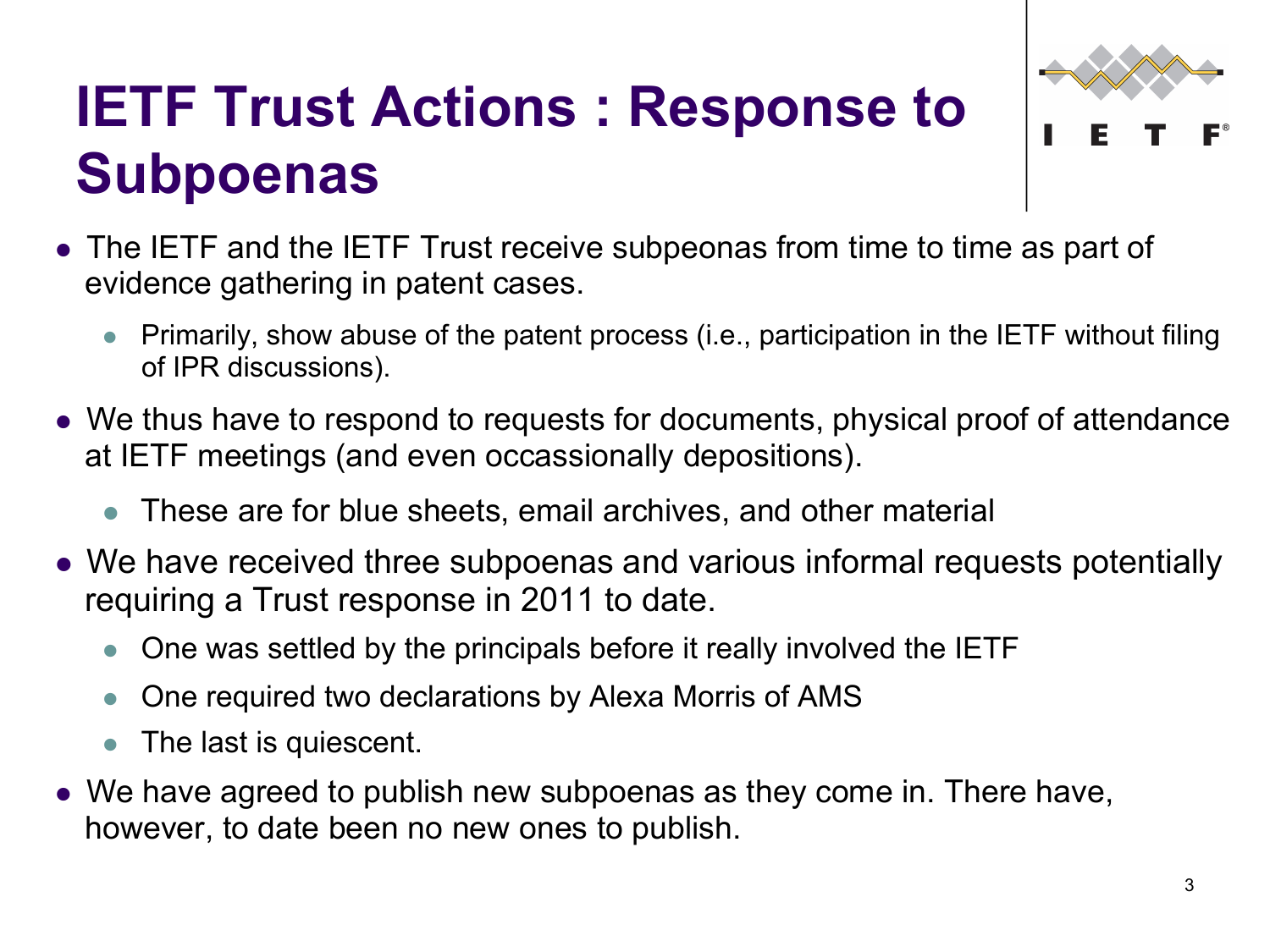# **IETF Trust Status : Insurance**



- Until recently, the IETF Trust and Trustees were insured as part of the general ISOC / IETF / IAOC insurance (which covers the IAOC, IESG, etc.).
- ! For various reasons, the insurance underwriter has expressed an unwillingless to continue without a specific policy for the Trust.
- ! Greg Kapfers of ISOC worked with us to get insurance for the Trust :
	- A \$4 million Commercial Insurance package covering General Liability, with a small amount for Employee Dishonesty. Also includes a \$1 million umbrella coverage.
	- A \$1 million Professional Liability policy, including copyright and trademark infringement coverage.
	- A \$1 million D&O Policy.
- All were purchased effective May 31 (except Professional Liability was bought as of 8/1) and are renewable annually.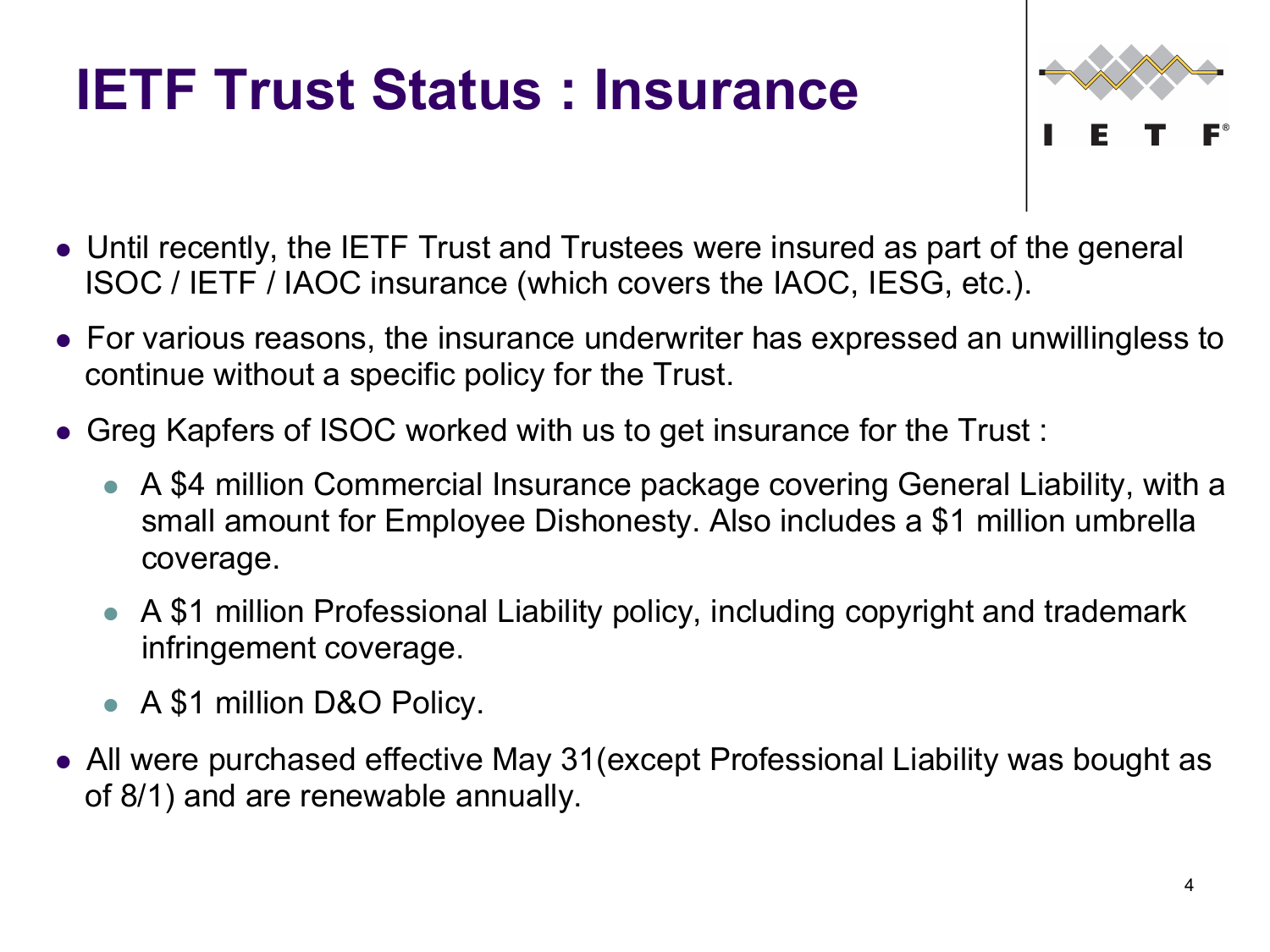# **Termination of Copyright Grants**



- Statutory Termination of US Copyright Grants is coming up.
	- Section 203 of the US 1976 Copyright Act.
- Authors who assign or license their copyrighted works (including standards-related documents) may terminate 35 years later.
	- This ability to terminate is inalienable.
- This will affect SDOs, including the IETF
- The first termination of rights come into place Jan. 1, 2013, so we need to think of possible solutions, maybe in conjunction with other SDOs.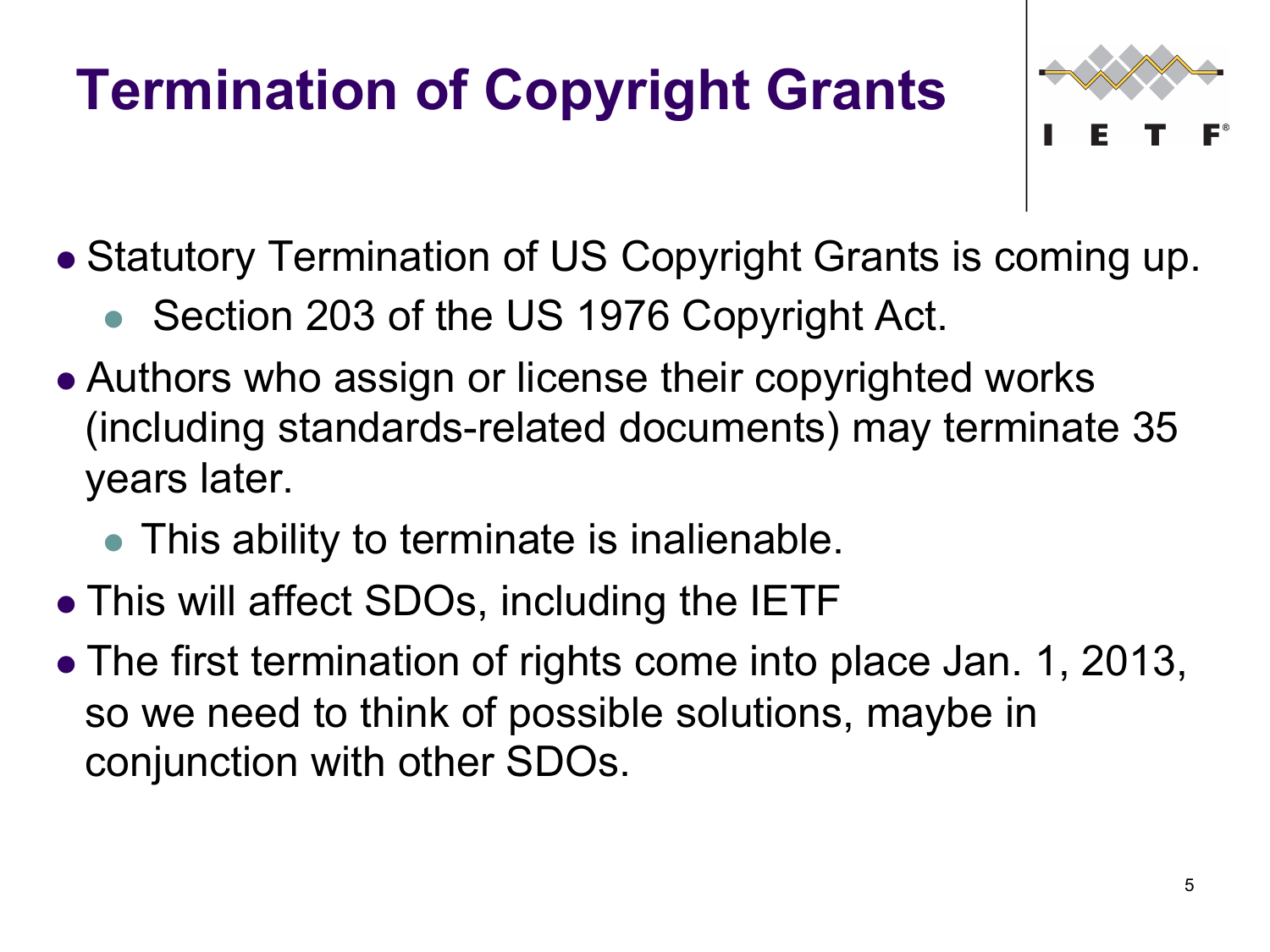



#### • Thank You !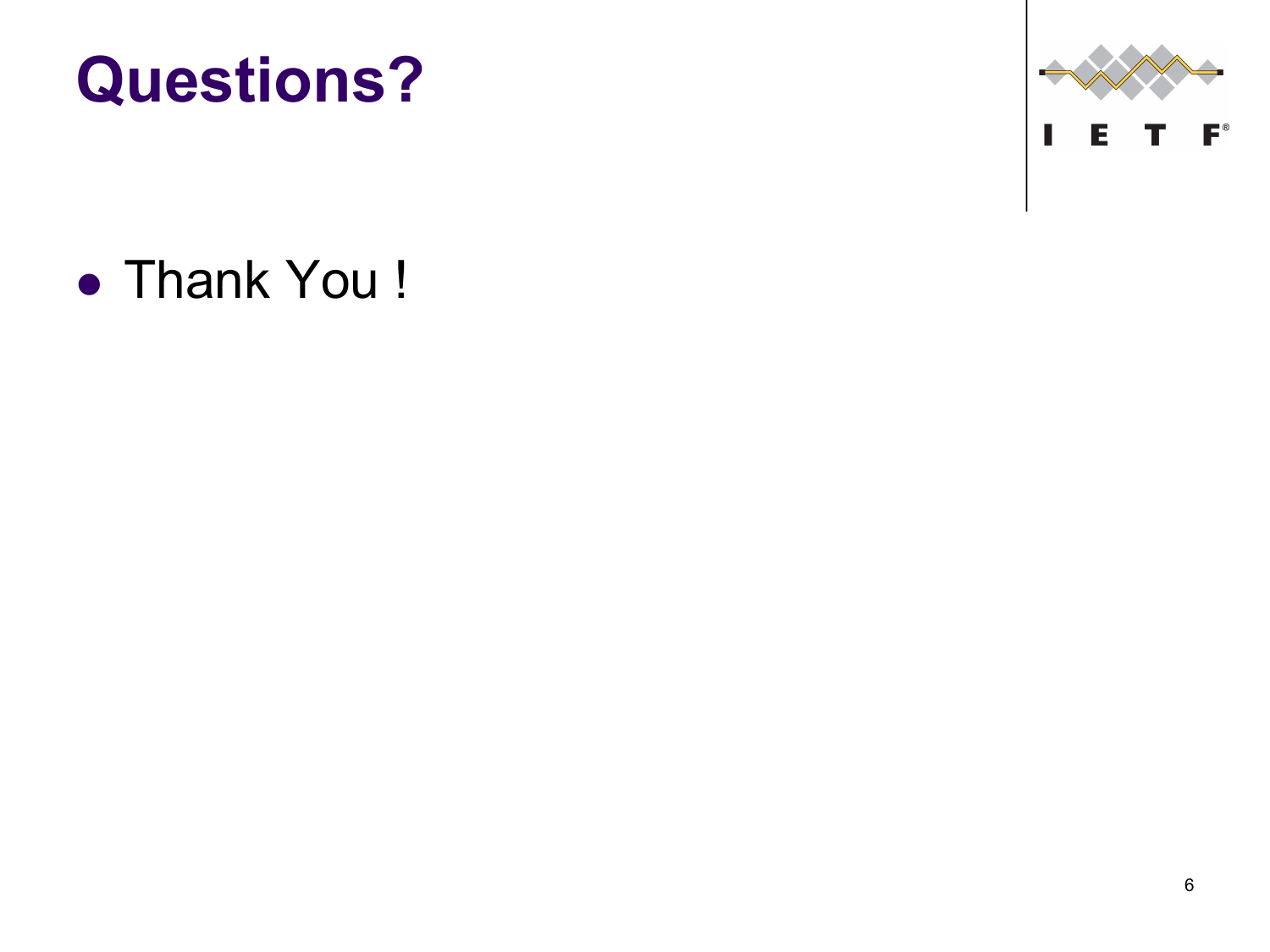

# **Auxillary Information**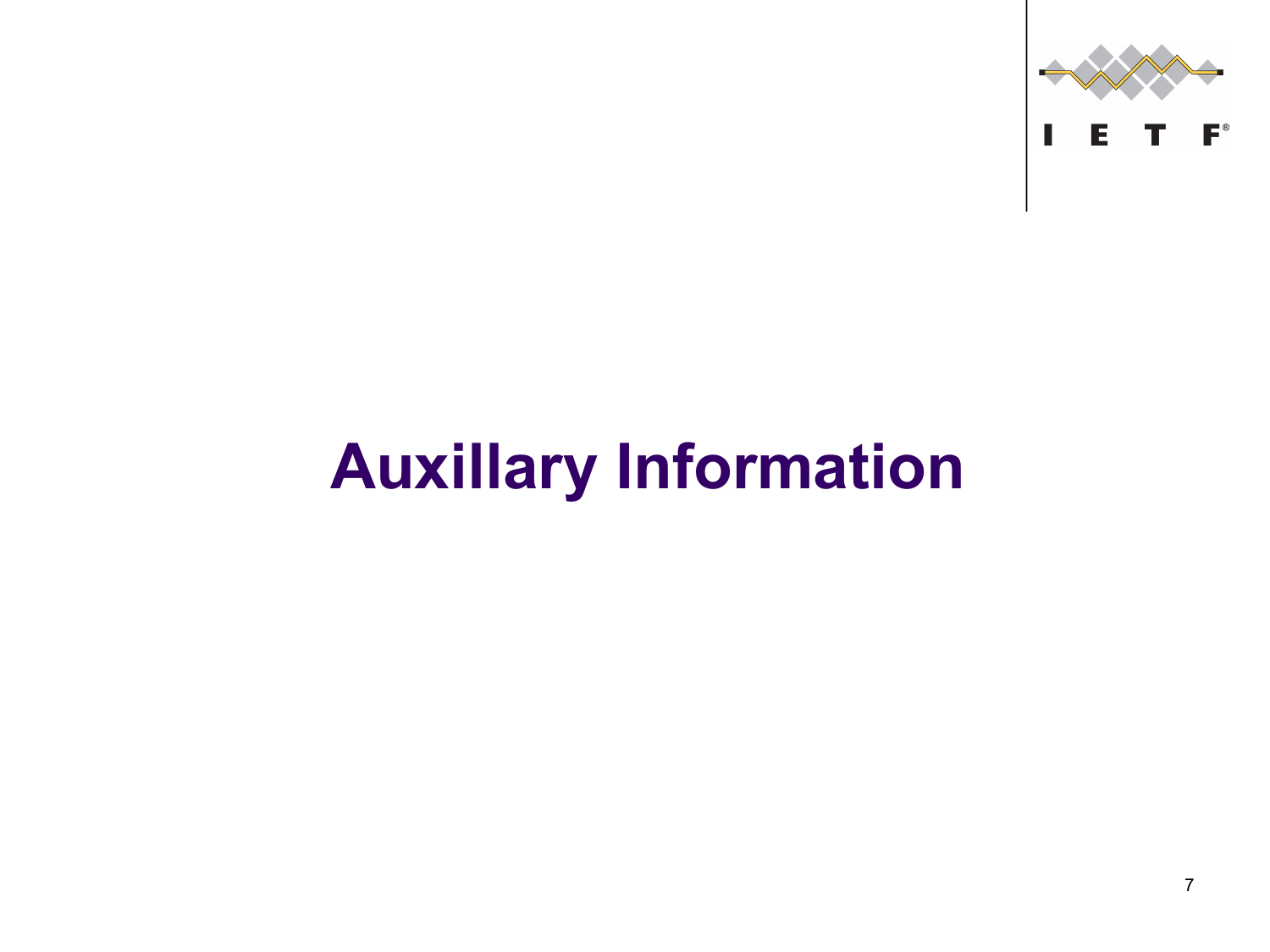### **What is the IETF Trust ?**



- The IETF Trust was founded by CNRI and the Internet Society (AKA the Settlors).
	- http://iaoc.ietf.org/docs/IETF-Trust-Agreement-Executed-12-15-05.pdf
	- Also see BCP 78 / RFC 5378.
- It exists to hold intellectual and other property of the IETF "for the advancement of the science and technology associated with the Internet and related technology."
- It has a legal existence as a Trust in the Commonwealth of Virginia.
- There are 9 Trustees, the members of the IAOC.
- The Trustees have a fiduciary duty to protect the IETF's property!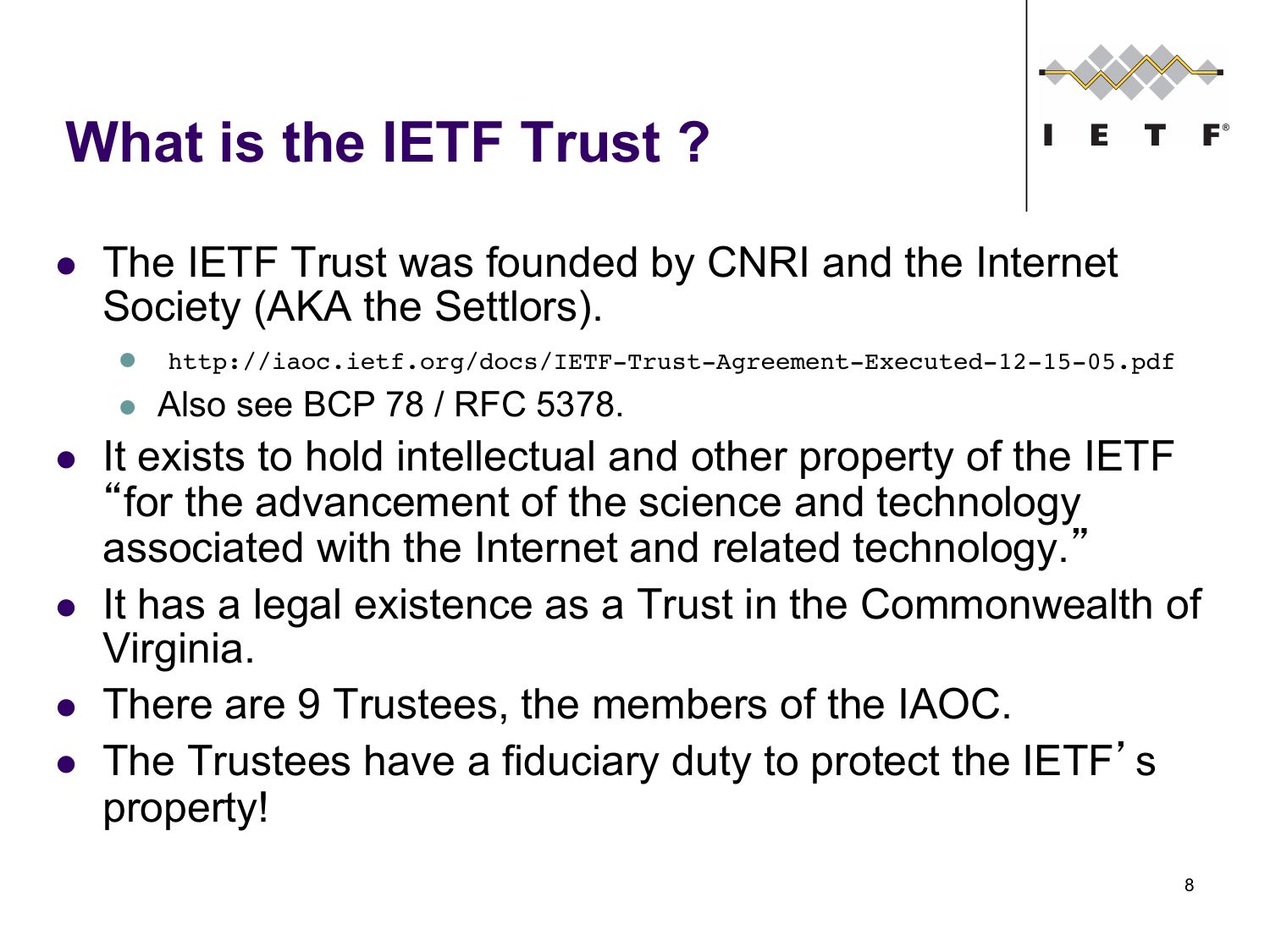

### **The IETF Trust Legal Provisions**

- The IETF Trust is currently operating under Trust Legal Provisions (TLP) 4.0.
	- **Effective Date: December 15, 2009**
- These can be found at

http://trustee.ietf.org/docs/IETF-Trust-License-Policy.pdf